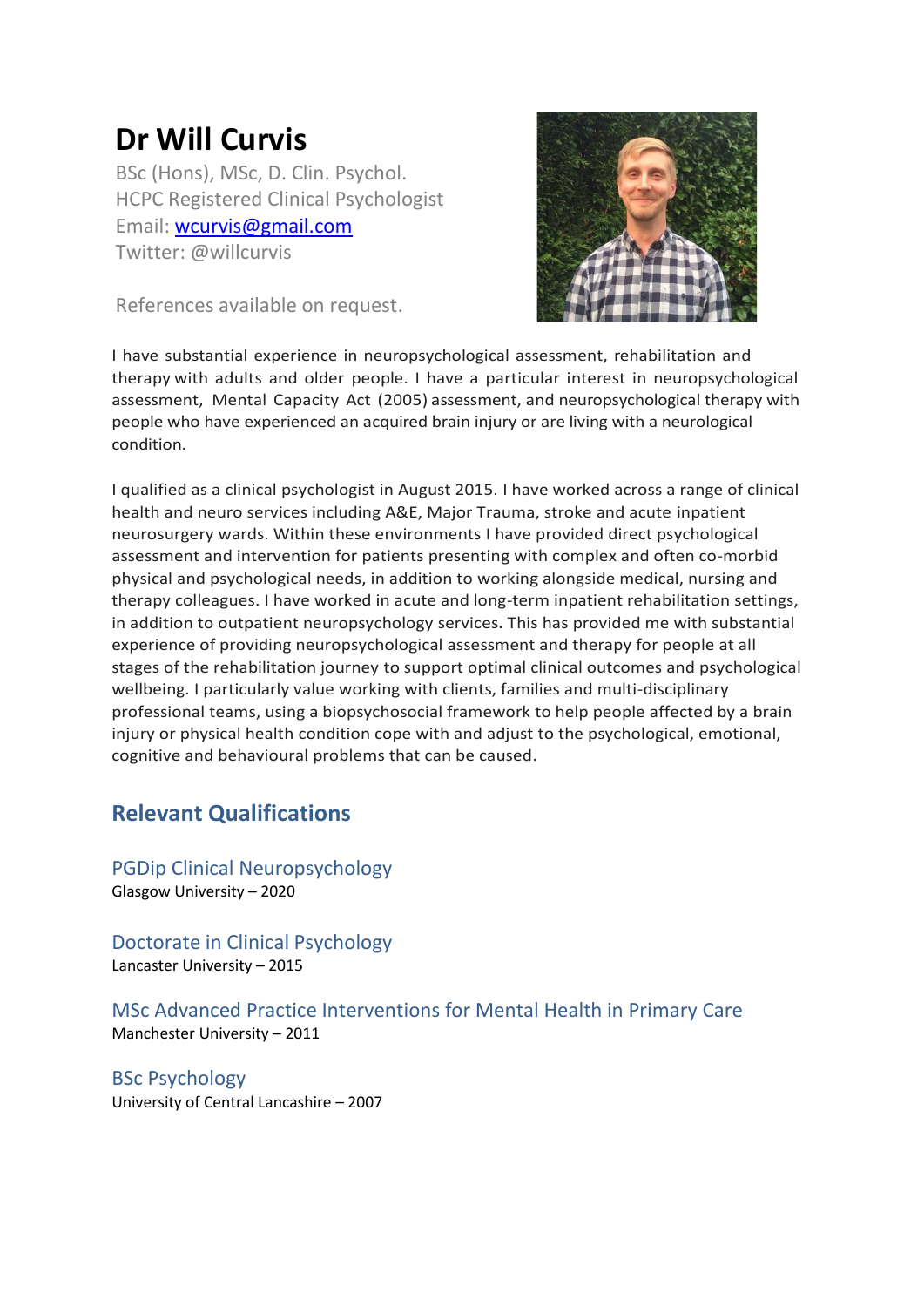# **Membership of Professional Bodies**

Registered Clinical Psychologist - Health Care Professions Council (HCPC)

# **Professional Experience**

# Consultant Clinical Psychologist November 2020 – present

#### **Priory Highbank Centre, Bury**

The main focus of this role is to provide a specialist clinical neuropsychology service to the various wards at Priory Highbank. This includes slow-stream neurorehabilitation wards (specialising in supporting people with extremely severe acquired brain injuries) and mental health rehabilitation wards.

#### **Doctorate in Clinical Psychology, Lancaster University**

My role as a clinical tutor is to support the training pathway for people on the clinical psychology doctorate programme. This includes line management responsibilities for trainee clinical psychologists. I lead on the coordination and delivery of learning around the cognitive and physical health aspects of the course, as well as aspects of clinical skills assessments. I oversee clinical placements and supervise thesis projects, and I am an experienced viva examiner.

# Clinical Psychologist in Neuropsychology Sept 2018 – Nov 2020

#### **Clinical Psychologist in Neuropsychology, Salford Royal NHS Foundation Trust**

The main focus of this role was to provide a specialist clinical psychology service to the neurosurgery wards, to support the assessment and cognitive rehabilitation of people in the stages of acute recovery from neurosurgical intervention - including psychological, emotional, cognitive and behavioural issues. The role also involved providing neuropsychological assessment, rehabilitation and therapy on an outpatient basis to people with a neurological problem including acquired brain injury, multiple sclerosis and epilepsy.

#### **Newby Psychological Services Ltd.**

In independent practice (on an associate basis), I specialise in completing mental capacity assessments and providing neuropsychological rehabilitation for clients who have experienced a brain injury or neurological condition.

# Clinical Psychologist September 2015 – 2018

#### **Aintree University Hospital NHS Foundation Trust**

**A&E:** This role involved supporting identification of psychological issues underpinning frequent A&E presentations through direct psychological assessment and intervention, alongside consultation with medical/nursing/therapies colleagues within A&E and acute wards to support case management, care/discharge planning, and cognitive rehabilitation. The focus of this role was to support the

### Clinical Psychologist October 2016 – present

# Clinical Tutor Clinical Tutor Clinical Tutor Clinical Tutor Clinical Tutor Clinical Tutor Clinical Tutor Clinical Tutor Clinical Tutor Clinical Tutor Clinical Tutor Clinical Tutor Clinical Tutor Clinical Tutor Clinical Tut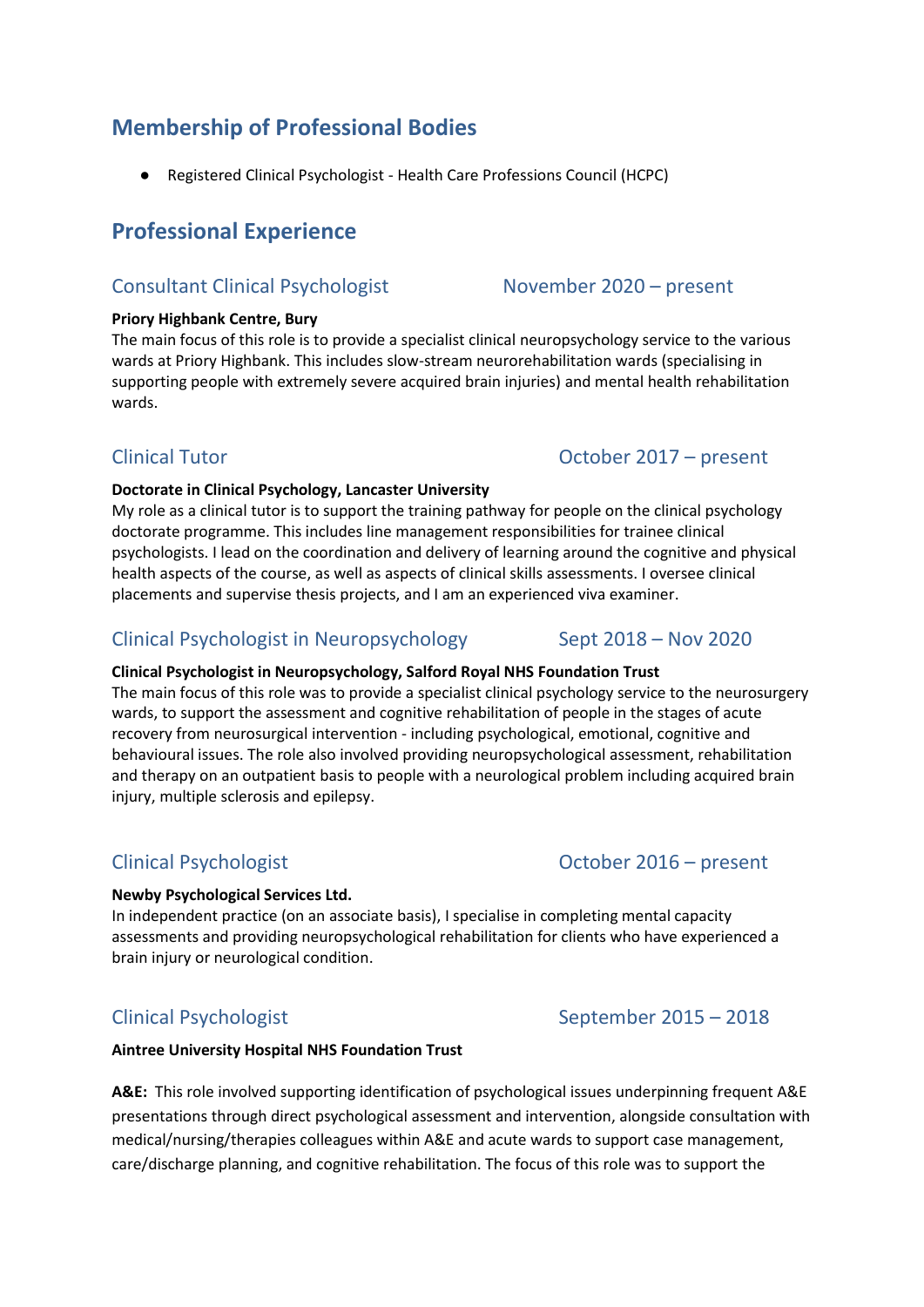psychological needs of people presenting at A&E with complex or poorly managed pain or long-term physical health conditions, within a biopsychosocial framework.

**Major Trauma:** This role involved providing psychological assessment, intervention and rehabilitation to patients following polytrauma injuries and/or traumatic brain injury; often following a consultation model, aiming to primarily support patients on the ward through formulation, advice and MDT care planning in relation to the psychological, emotional, cognitive and behavioural issues that might be seen following a major trauma incident. This included providing an interface with Trauma Network services (for example, mental health and rehabilitation services and other relevant agencies/services) to support best care and treatment planning.

### Trainee Clinical Psychologist September 2012 – August 2015

#### **Lancaster University/Lancashire Care NHS Foundation Trust**

#### **Clinical placements included:**

- Tier 3 CAMHS, where I worked with young people (5-18 years old) and families.
- Adult inpatient mental health service supporting people who were admitted voluntarily or under a section of the Mental Health Act.
- Community neurological rehabilitation team, supporting people with a range of acquired brain injuries and neurological conditions.
- Community learning disability team, which involved 1-1 work (adapted CBT and CAT techniques) and systemic working through families and staff teams.
- Specialist placement, across two acute neurological rehabilitation and trauma assessment hospital wards.
- Innovative placement in Uganda, contributing to various projects including helping facilitate workshops for professionals and mental health service users in Uganda to explore how recovery is conceptualised and what factors might help or hinder the process.

Relevant academic/research interests include work on professional identity, including issues around use of effort/symptom validity tests in neuropsychology settings and cognitive rehabilitation. I have published research examining the use of the Strengths and Difficulties questionnaire in young children. My thesis research explored self-esteem and social anxiety following acquired/traumatic brain injury, and two papers were published in a high impact international peer-reviewed academic journal.

### Locality Lead Primary Care Mental Health Worker March 2011 – August 2012

#### **Lancashire Care NHS Foundation Trust, Preston**

Alongside a PCMHW clinical role, I was responsible for providing line management and supervision to the PCMHW team. In addition to overseeing service provision and conducting routine audit I led the locality in service development, liaising with service managers and local GPs. I was also responsible for the development and introduction of psychoeducation groups around anxiety and depression, in addition to mental health promotion.

### Primary Care Mental Health Worker **Careford Corporation Corporation** October 2008 – March 2011

#### **5 Boroughs Partnership NHS Foundation Trust, Wigan**

I delivered guided self-help interventions and brief psychological therapy based on cognitive-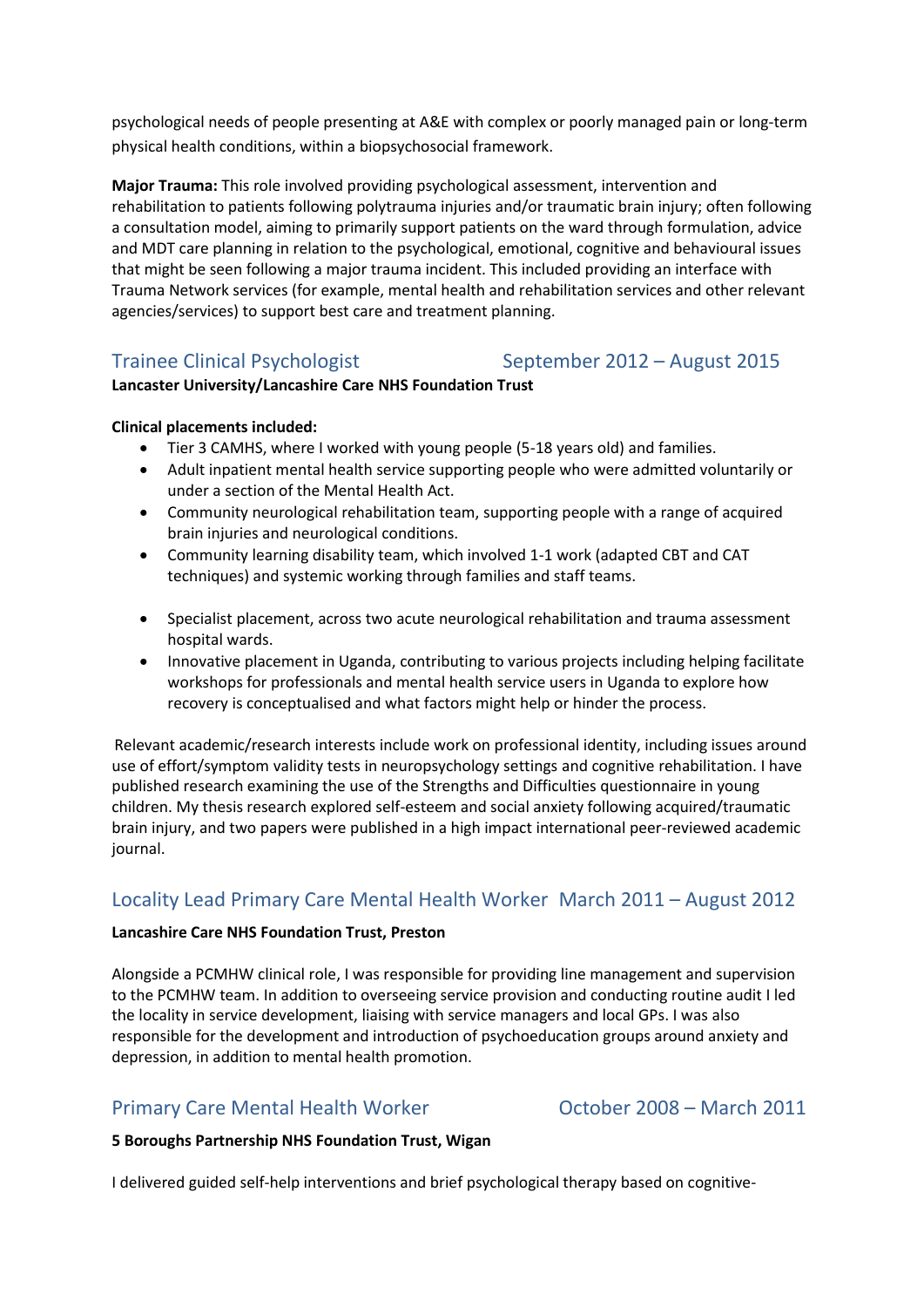behavioural principles, supporting people with common mental health problems (e.g. anxiety and depression). I was also the service lead for older adults, which contributed to my decision to examine barriers facing older adults in accessing mental health services for my masters dissertation.

# **Publications**

Curvis, W. & Methley, A. (2021). *Acceptance and Commitment Therapy and Brain Injury: A Practical Guide for Clinicians.* Routledge.

Curvis, W. (2020). *Chapter 87,* in Reuber, M., Rawlings, Gregg, & Schachter, Steven C. (2020). *Nonepileptic seizures in our experience : Accounts of healthcare professionals (Brainstorms series).* New York, NY: Oxford University Press.

Curvis, W. (2019). *Professional Issues in Clinical Psychology.* Routledge. ISBN-10: 1138482986

Curvis, W. (2019). *Brief Interventions in Hospital Settings*, in S. Parry (Ed.), *The Handbook of Brief Therapies: A practical guide.* Sage Publications Ltd.

Curvis, W., McNulty, S., & Qualter, P. (2014). The validation of the self-report Strengths and Difficulties Questionnaire for use by 6- to 10-year-old children in the UK. British Journal of Clinical Psychology, 53(1), 131–137[. http://doi.org/10.1111/bjc.12025](http://doi.org/10.1111/bjc.12025)

Curvis, W., Simpson, J., & Hampson, N. (2016a). Factors associated with self-esteem following acquired brain injury in adults: A systematic review. Neuropsychological Rehabilitation, 1–42. <http://doi.org/10.1080/09602011.2016.1144515>

Curvis, W., Simpson, J., & Hampson, N. (2016b). Social anxiety following traumatic brain injury: an exploration of associated factors. Neuropsychological Rehabilitation, 1–21. <http://doi.org/10.1080/09602011.2016.1175359>

# **Voluntary Projects**

**#ClassClinPsych Collective** – I lead on a working group delivering projects around improving diversity and inclusion in clinical psychology, with an emphasis on supporting aspiring clinical psychologists from disadvantaged/working class backgrounds.

**Sharing Stories Venture -** I am a member of the Sharing Stories Venture, a collaborative venture promoting mental health in the UK and Uganda. My role has involved sourcing funding and setting up projects in UK and Uganda to support shared learning and skill development, working collaboratively with the Recovery College at Butabika Hospital and Makere University [\(https://www.sharingstoriesventure.com/\)](https://www.sharingstoriesventure.com/)

**Festival Medical Services** – FMS is a 'not for profit' registered charity staffed by volunteers, delivering professional medical services at events throughout the country. I lead the Volunteer Wellbeing Service and have established resources/pathways to support members following